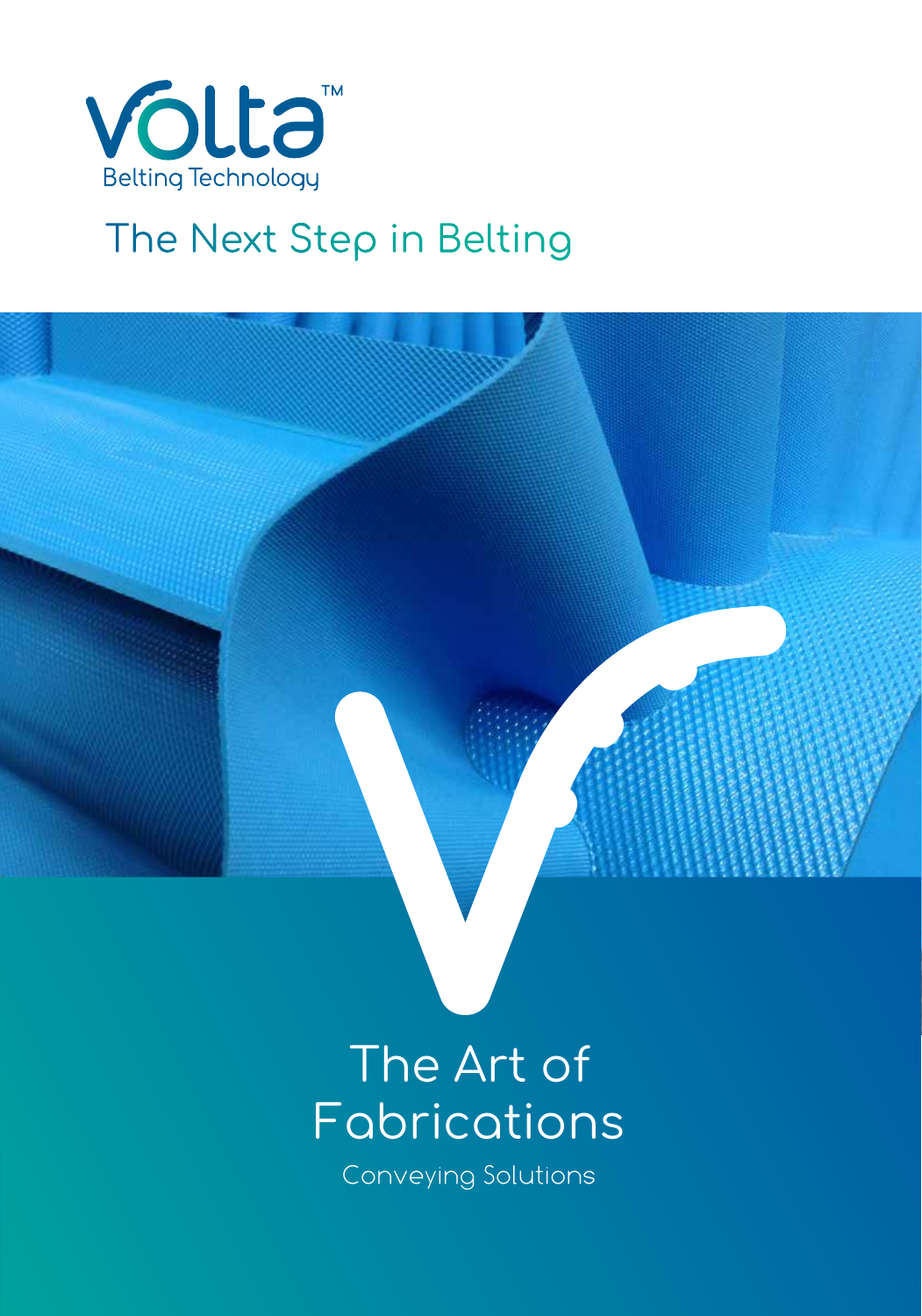

# Volta Belting has created a unique system including tooling to manufacture heat welded fabrications customized to individual needs.

### **Guides**

All Volta guides are heat welded, eliminating the use of adhesives. This prevents the guide detaching from the base belt. All Volta guides are durable and withstand abrasion, oils and general wear and tear as do Volta base belts.Guides are generally seen in one of three configurations:



**1.** A single center guide on the underside of the belt used to prevent off-tracking.



**2.** Two parallel guides on, or close to the belt edges on the underside of the belt used on wider belts; common in vegetable processing.



**3.** Two parallel guides on the top side of the belt used in elevators to maintain belt rigidity.

Guides are made from L, M (LT,MD) and H material (for H belts only) as well as special soft guides from 65A Shore TPE which help reduce the MPD of the belt compared to a standard L or M guide. A further reduction of MPD can be obtained by using cogged guides which are coded C in place of the standard V coding (e.g. CLC in place of VLC).

| <b>Products</b>       | CL/CLB/<br><b>CLC</b> | VL/VLB/<br><b>VLC</b>                 |     |  | СM  | VM  |     | <b>CW/CWB</b>                  |     |     |                 | VW/VWB CSB/CSC VSB/VSC |                 |     |  |
|-----------------------|-----------------------|---------------------------------------|-----|--|-----|-----|-----|--------------------------------|-----|-----|-----------------|------------------------|-----------------|-----|--|
| <b>Shore Hardness</b> | 80A                   | 80A                                   |     |  | 90A | 90A |     | 40D                            |     | 40D |                 | 65A                    |                 | 65A |  |
| Color                 |                       | Brown Blue  Clear   Brown Blue  Clear |     |  | Red | Red |     | White  Blue 16  White  Blue 16 |     |     | Blue 17   Clear |                        | Blue 17   Clear |     |  |
|                       |                       |                                       |     |  |     |     |     |                                |     |     |                 |                        |                 |     |  |
| Cogged                | Yes                   |                                       | No  |  | Yes | No  |     | Yes                            |     | No  |                 | Yes                    |                 | No  |  |
| Certifications        | Yes                   |                                       | Yes |  | No  | No  | Yes |                                | Yes |     | Yes             |                        | Yes             |     |  |

| <b>Size</b> |               |    |                                |     |                |     |                 |     |                 |           |                 |           |                |    |                |    |                |
|-------------|---------------|----|--------------------------------|-----|----------------|-----|-----------------|-----|-----------------|-----------|-----------------|-----------|----------------|----|----------------|----|----------------|
| Width       | <b>Height</b> |    | Add To Minimum Pulley Diameter |     |                |     |                 |     |                 |           |                 |           |                |    |                |    |                |
| mm          | mm            | mm | inch                           | mm  | inch           | mm  | inch            | mm  | inch            | mm        | inch            | mm        | inch           | mm | inch           | mm | inch           |
| 6           | 4             |    | NA                             | 25  |                | NA  |                 | NА  |                 | ΝA        |                 | <b>NA</b> |                | ΝA |                | 15 | 19/32          |
| 8           | 5.20          | 30 | $^{3}/_{16}$                   | 40  | $\frac{5}{8}$  | NA  |                 | 60  | $2^{3}/_{8}$    | <b>NA</b> |                 | <b>NA</b> |                | NA |                | 25 | $\frac{3}{8}$  |
| 10          | 6             | 35 | $1 \frac{3}{8}$                | 45  | $1^{3}/_{4}$   | 50  | $\overline{2}$  | 65  | $2^{3}/_{8}$    | 55        | $2\frac{3}{16}$ | 70        | $2^{3}/_{4}$   | 22 | $\frac{7}{8}$  | 30 | $^{5}/_{8}$    |
| 13          | 8             | 40 | $\frac{5}{8}$                  | 50  | 2              | 60  | $2 \frac{3}{8}$ | 85  | $2 \frac{3}{4}$ | 60        | $2 \frac{3}{8}$ | 80        | $3\frac{1}{8}$ | 28 | $1\frac{1}{8}$ | 35 | $2\frac{3}{8}$ |
| 17          | 11.50         | 60 | $2^{3}/8$                      | 75  | 3              | 85  | $3\frac{3}{8}$  | 115 | $3\frac{3}{8}$  | 85        | $3\frac{3}{8}$  | 110       | $4\frac{3}{8}$ | 40 | $^{5/8}$       | 50 | $\overline{c}$ |
| 20          | 12.50         |    | NA                             | 85  | $3\frac{3}{8}$ | NA  |                 | 125 | NA              | <b>NA</b> |                 | <b>NA</b> |                | NA |                |    | <b>NA</b>      |
| 22          | 14.50         | 75 | 3                              | 100 | 4              | 110 | $4^{3}/_{8}$    | 145 | $4\frac{3}{8}$  | 110       | $4^{3}/_{8}$    | 150       | $5\frac{7}{8}$ | NA |                | 65 | $2^{3}/_{4}$   |

**Notes:** NA-Not Available.

Special quides: CLC-LT available in 10mm, VLB-LT & VLC-LT available in 10mm, 13mm&17mm for Low Temperature (LT) belts; VLB-MD for Metal Detectable (MD) belts.

CLB-not available in 22mm | CLC-not available in 8&22mm. | VWB-not available in 10mm & 22 mm.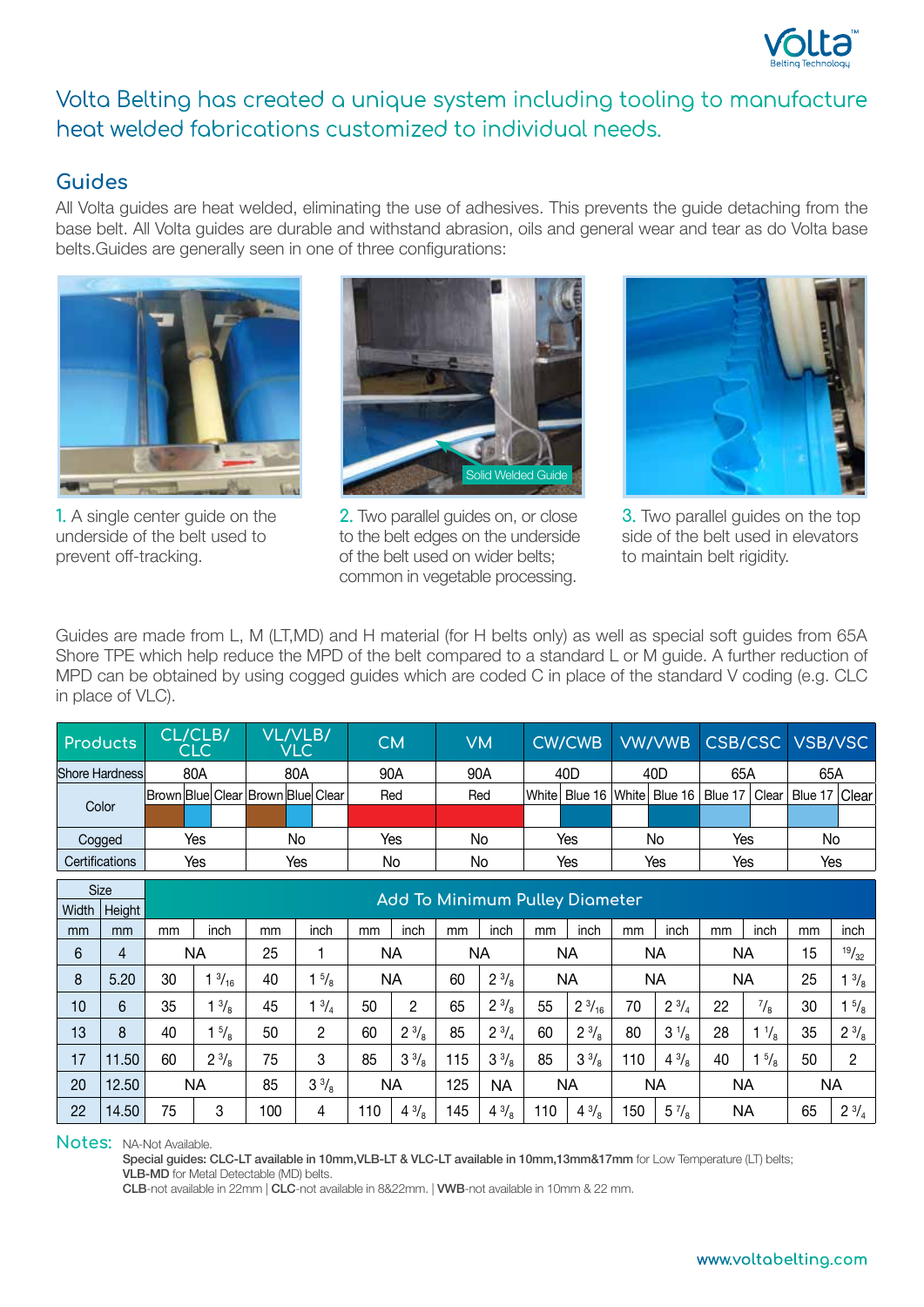### **Sidewalls**

Volta offers a classic "wavy" style sidewall in two versions: Based sidewall wich can be delivered as a stand alone for fabrication by customer and Baseless sidewall which comes welded on the base belt from the factory. In addition, there is a Flat version welded by HF to the base belt.

| Гуре                                         |     | <b>SW-20</b>   | <b>SW-30</b> |                | <b>SW-40</b> |                | <b>SW-50</b> |               | <b>SW-60</b> |                | <b>SW-80</b> |              | <b>SW-100</b> |              |
|----------------------------------------------|-----|----------------|--------------|----------------|--------------|----------------|--------------|---------------|--------------|----------------|--------------|--------------|---------------|--------------|
| mm/inch                                      | mm  | inch           | mm           | inch           | mm           | inch           | mm           | inch          | mm           | inch           | mm           | inch         | mm            | inch         |
| Height                                       | 20  | 25/32          | 30           | $1^{1}/_{4}$   | 40           | $1\frac{1}{2}$ | 50           | 2             | 60           | $2^{3}/_{8}$   | 80           | $3^{1}/_{8}$ | 100           | 4            |
| <b>Base Width</b>                            | 40  | $1\frac{1}{2}$ | 40           | $1\frac{1}{2}$ | 40           | $1^{1/2}$      | 70           | $2^{3}/_{4}$  | 70           | $2^{3}/_{4}$   | 70           | $2^{3}/_{4}$ | 70            | $2^{3}/_{4}$ |
| <b>Wave Width</b>                            | 18  | $^{5}/_{7}$    | 18           | $^{5/7}$       | 18           | 5/7            | 34           | $1^{5}/_{16}$ | 34           | $1^{5}/_{16}$  | 34           | $1^{5/16}$   | 34            | $1^{5/16}$   |
| <u>Minimum Pulley Diameter (Normal Flex)</u> |     |                |              |                |              |                |              |               |              |                |              |              |               |              |
| <b>Belt Thickness</b>                        | mm  | inch           | mm           | inch           | mm           | inch           | mm           | inch          | mm           | inch           | mm           | inch         | mm            | inch         |
| $\overline{2}$                               | 95  | $3^{3}/_{4}$   | 95           | $3^{3}/_{4}$   | 100          | 4              |              | ΝR            |              | <b>NR</b>      |              | ΝR           |               | ΝR           |
| 2.5                                          | 100 | 4              | 100          | 4              | 110          | $4^{3}/_{8}$   |              | <b>NR</b>     | <b>NR</b>    |                | <b>NR</b>    |              | <b>NR</b>     |              |
| 3                                            | 105 | $4^{1}/_{8}$   | 105          | $4^{1}/_{8}$   | 115          | $4^{1/2}$      | 125          | 5             | 130          | $5\frac{1}{8}$ | 150          | 6            | 200           | 8            |
| 3.2                                          | 105 | $4^{1}/_{8}$   | 105          | $4^{1}/_{8}$   | 115          | $4^{1/2}$      | 125          | 5             | 130          | $5^{1}/_{8}$   | 150          | 6            | 200           | 8            |
| $\overline{4}$                               | 110 | $4^{3}/_{8}$   | 110          | $4^{3}/_{8}$   | 130          | $5^{1}/_{8}$   | 130          | $5^{1}/_{8}$  | 135          | $5^{3}/_{8}$   | 150          | 6            | 200           | 8            |
| 5                                            | 120 | $4^{3}/_{4}$   | 120          | $4^{3}/_{4}$   | 135          | $5\frac{3}{8}$ | 130          | $5^{1}/_{8}$  | 140          | $5\frac{1}{2}$ | 150          | 6            | 200           | 8            |

#### **Based Sidewalls - SW**

**Note:** NR - Not Recommended. All sidewalls can be ordered in rolls of 100 meter lengths for your in-house use.

#### **Baseless Sidewalls - B-SW**

| Measurement                                                                  |                         |                   | inch         | mm  | <b>inch</b>    | mm  | <i>inch</i>  | mm  | inch         | mm  | <b>inch</b>                           | mm  | <b>inch</b>  | mm  | <b>linch</b>   | mm  | <b>inch</b> |
|------------------------------------------------------------------------------|-------------------------|-------------------|--------------|-----|----------------|-----|--------------|-----|--------------|-----|---------------------------------------|-----|--------------|-----|----------------|-----|-------------|
|                                                                              | Sidewall Height         | 30                | $1^{1}/_{4}$ | 40  | $1\frac{1}{2}$ | 50  | 2            | 60  | $2^{3}/_{8}$ | 80  | $3^{1}/_{8}$                          | 100 | 4            | 130 | $5\frac{1}{8}$ | 150 | 6           |
|                                                                              | Sidewall Thickness (mm) | 2                 |              | 2   |                | 2   |              |     | 2            |     | 2                                     |     | 2            | 2   |                | 2   |             |
|                                                                              | <b>Wave Width</b>       | $48$ mm $+/-2$ mm |              |     |                |     |              |     |              |     |                                       |     |              |     |                |     |             |
|                                                                              |                         |                   |              |     |                |     |              |     |              |     | Minimum Pulley Diameter (Normal Flex) |     |              |     |                |     |             |
| <b>Belt Type</b>                                                             | <b>Belt Thickness</b>   | mm                | inch         | mm  | inch           | mm  | inch         | mm  | inch         | mm  | inch                                  | mm  | inch         | mm  | inch           | mm  | inch        |
| Homogeneous<br>95A Shore<br>or more & all<br>Reinforced Belt<br><b>Types</b> | 2                       | 80                | $3^{1}/_{8}$ | 90  | $3^{1}/_{4}$   | 100 | 4            | 110 | $4^{1}/_{4}$ |     | ΝR<br>ΝR                              |     | ΝR           |     | ΝR             |     |             |
|                                                                              | 2.5                     | 80                | $3^{1}/_{8}$ | 90  | $3^{1}/_{4}$   | 100 | 4            | 110 | $4^{1}/_{4}$ |     | <b>NR</b>                             |     | ΝR           |     | ΝR             | ΝR  |             |
| All Belt Types                                                               | 3                       | 80                | $3^{1}/_{8}$ | 90  | $3^{1}/_{4}$   | 100 | 4            | 110 | $4^{1}/_{4}$ | 130 | $5^{1}/_{8}$                          | 160 | $6^{1}/_{4}$ | 210 | $8^{1}/_{4}$   | 250 | 10          |
|                                                                              | 4                       | 80                | $3^{1}/_{8}$ | 90  | $3^{1}/_{4}$   | 100 | 4            | 110 | $4^{1}/_{4}$ | 130 | $5^{1}/_{8}$                          | 160 | $6^{1}/_{4}$ | 210 | $8^{1}/_{4}$   | 250 | 10          |
|                                                                              | 5                       | 100               | 4            | 100 | 4              | 110 | $4^{1}/_{4}$ | 120 | $4^{3}/_{4}$ | 150 | 6                                     | 180 |              | 225 | 855/64         | 280 |             |

**Note:** Minimum distance between sidewalls : 300mm/11.9'' (center to center) Maximum distance between sidewalls : 2000mm/ 78.5'' (center to center). For Reinforced belts add 10% to the table values. NR - Not Recommended

#### **Flat Sidewalls - F-SW**

| Material              | Volta MW, Beige or MB, Blue'                     |  |  |  |  |  |  |
|-----------------------|--------------------------------------------------|--|--|--|--|--|--|
| <b>Hardness</b>       | 95A/46D                                          |  |  |  |  |  |  |
| Sidewall Thickness    | 4mm                                              |  |  |  |  |  |  |
| Sidewall Height       | 40 - 80mm /1 $\frac{1}{2}$ " - 3 $\frac{1}{8}$ " |  |  |  |  |  |  |
| Add to Base Belt MPD* | $70$ mm / $2 \frac{3}{4}$ "                      |  |  |  |  |  |  |
| Temp Range            | -5° C to 60° C / 23° F to 140° F                 |  |  |  |  |  |  |
| Certification         | FDA/USDA/EU                                      |  |  |  |  |  |  |

**Note:** \*MPD (minimum pulley diameter) relates to flat sidewall applied with the HF technique. No back flex is possible. Flat Sidewall can be applied at a minimum distance of 5mm from the belt edges.







Based Sidewalls Flat Sidewalls Flat Sidewalls Baseless Sidewalls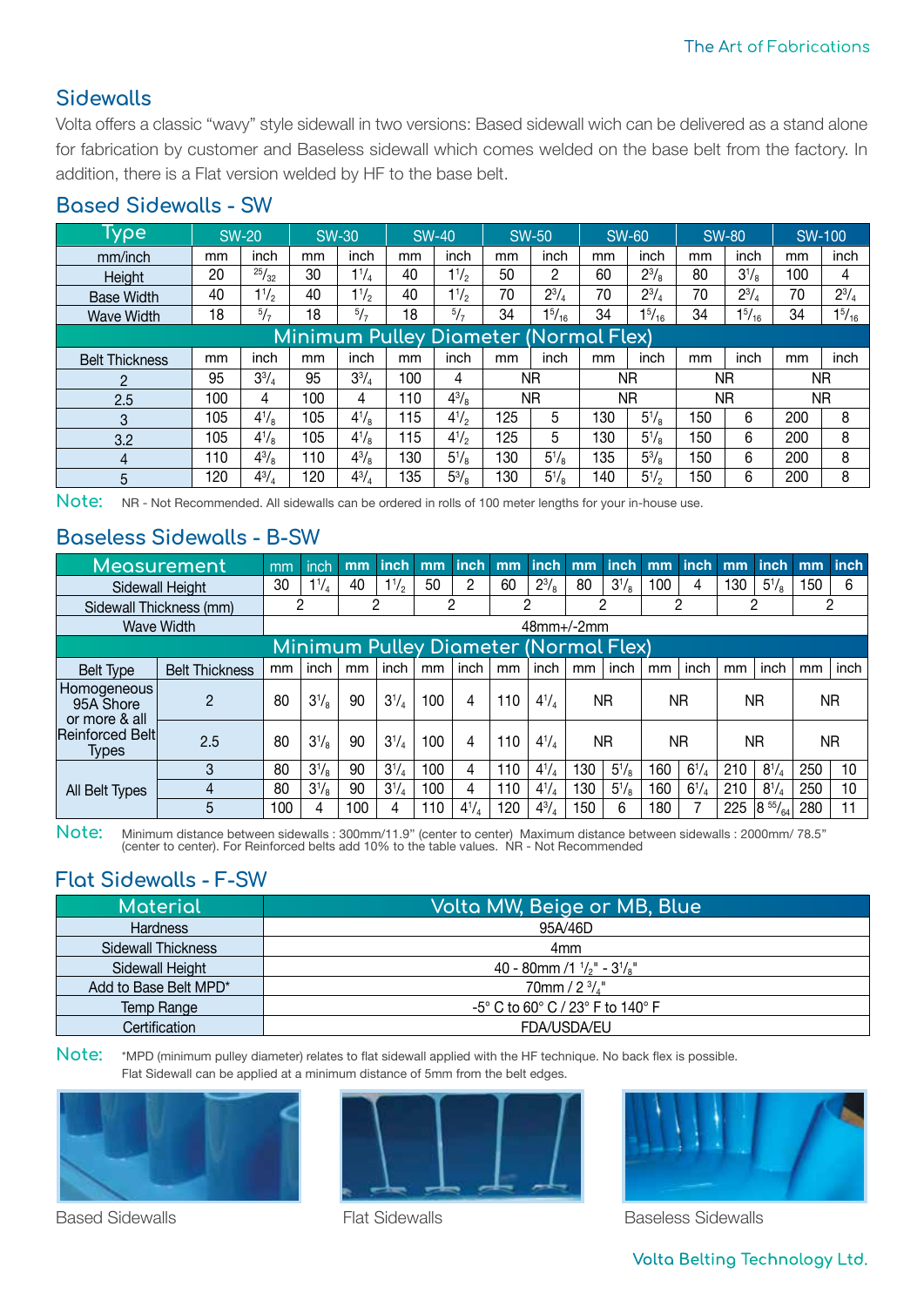

## **Flights (Cleats)**

Volta offers great flexibility and allows you to create the ideal flights to hold your product in place while moving along the production line. Flights increase the MPD of the base belts. Consult before selection.

# **High Frequency (HF) Welded Flight:**



#### **Scoop**

Act as a pocket to your produce on incline conveyors with the scoop section angled at 90° or 65°. Produced from 3mm to 8mm thick and max.150mm high flat belt material. Scoops can be ordered individually for in-house use.



#### **Spaced**

Parallel rows of flights used to permit cutting of product and to allow for support on belt return.

'V' or round soft profile used to create flights in different patterns. Chevrons will routinely be made from V- profiles up to size 17mm and 10mm diameter for round.

**Chevron Flights** 



#### **Gusset**

Gussets are welded angles added to flights by HF or electrode welding to prevent flights from flexing under heavy loads. Gussets are made from thick material and their bases must be shaped to prevent pressure on the base belt in transition areas.



#### **Angled**

Welded at approx.70° angle that suits your incline application. Produced from 3mm to 8mm thick and max.150mm high flat belt material.



**5**

# **Straight**

Flights produced from 3mm to 8mm thick and maximum,150mm high flat belt material.

#### **Electrode Welded Flights T-Cleats**



The original double or single electrode welded flights. Electrodes are available in 7mm and 9mm diameter and in various Shore hardness to match the base material being used.



Available for your in-house use. The T-shape foot is suited to hand welding with a Leister hot air gun and to correctly designed HF welding molds.

Available in beige and blue at heights 25,30,40 and 50mm. T-cleats are 4mm thick and available in standard strips of 2.15 meters.

On request,all flights/cleats can be finished with rounded edges to avoid damaging delicate products on sharp corners.

OUI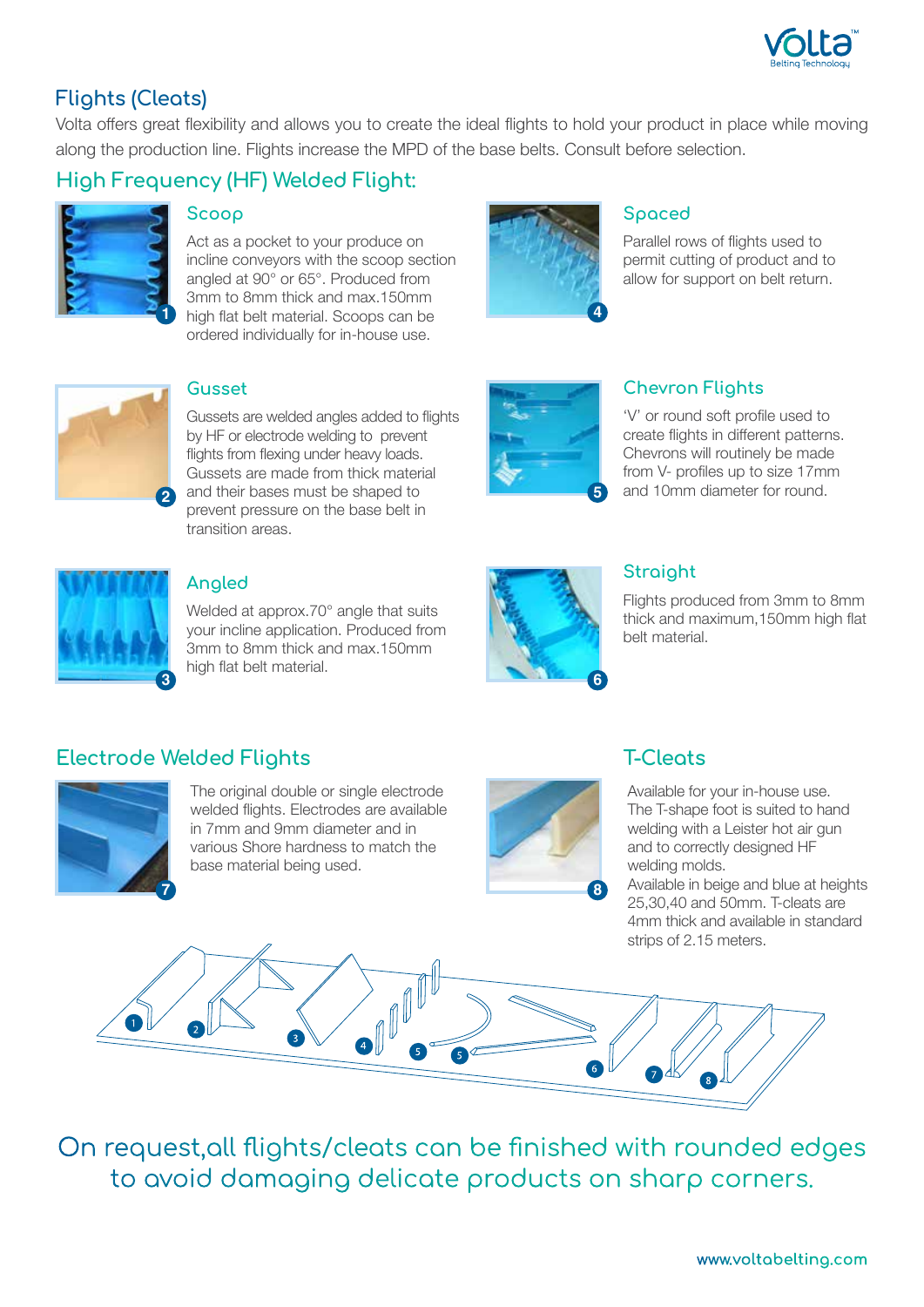# Perforations

Volta is able to offer perforations in almost any pattern and with almost any shape of hole. Most perforations are simple round holes and Volta recommends to stagger alternate rows to avoid weak lines on the base belt. For round holes, perforations must be Ø3.5mm or larger. Other shapes are subject to confirmation. Hole size should be taken into account the product being conveyed and should be small enough to avoid product being trapped in the perforations. Perforations should finish at a distance from the belt edges to maintain material strength and belt ends where the welding joint is located are also left free of perforations.



 $\frac{1}{16} \frac{1}{16} \frac{1}{16} \frac{1}{16} \frac{1}{16} \frac{1}{16} \frac{1}{16} \frac{1}{16} \frac{1}{16}$ **COLLEGEDO \*\*\*\*\*\*\*\*\*\*** ......... ......... .......... ......... ......... ,,,,,,,,, ......... *EASARGEBAB* ,,,,,,,,,,

# Volta Hinge Lace Systems

Both Volta Universal Lace and Volta Roundflex™ Lace is a device that allows you to easily open and close the belt for cleaning or servicing of the conveyor. Our lace can also be used in applications where metal detectors are required and we can provide you with a polyester hinge pin upon request. The Volta laces are compatible with Volta 'M' Family Flat and Positive Drive belts including 1" pitch MSD & MDD belts from 2.5mm to 5 mm thickness. All Volta belt materials are easy to clean without removing from conveyor and therefore we only recommend lace when absolutely necessary. The strength of the belt will be affected at the joint where lace is used.





Universal Lace **Contract Contract Contract Contract Contract** Contract Contract Contract Contract Contract Contra